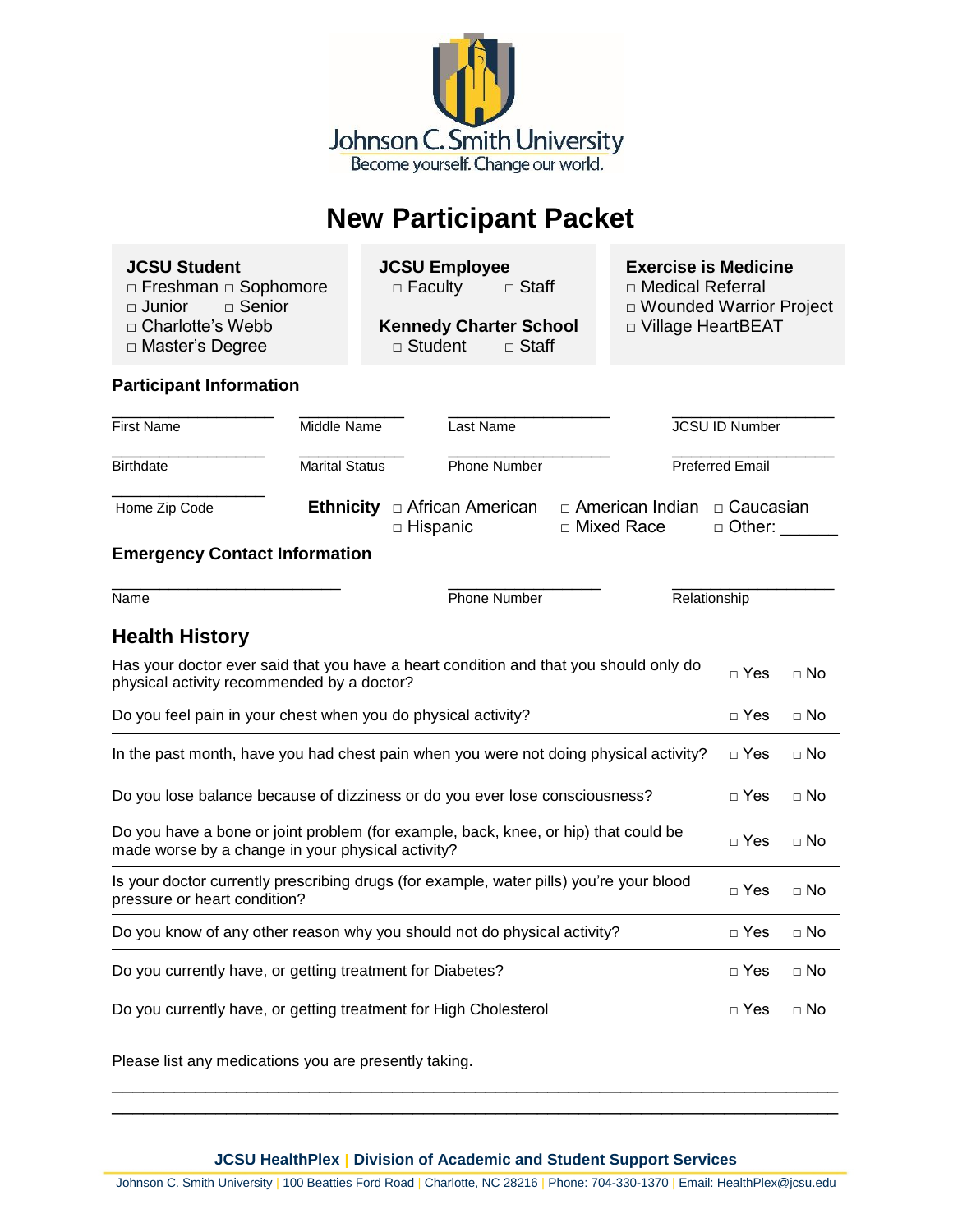

# **Wellness Profile**

- 1. Do you believe your current lifestyle:
	- □ Positively affects your health
	- □ Negatively affects your health
	- □ Does not affect your health
	- □ Not Sure
- 2. Of all the possible actions you could take in order to prevent disease and maintain/enhance your health, how much do you estimate you are currently doing?
	- $\Box$  0% (none at all)
	- □ 25%
	- □ 50%
	- □ 75%
	- □ 100% (all possible)
- 3. Which area of behavior would you most like to change in order to improve your health? *(select only one)*
	- □ Exercise
	- □ Nutrition
	- □ Weight Management
	- □ Alcohol
	- □ Smoking
	- □ Stress Management
- 4. Have you ever lost ten percent of your weight through dieting/exercise and then gained it back?
	- □ No
	- □ Yes
- 5. Have you recently had a significant loss of weight, and you're not sure why?
	- □ Yes
	- □ No
- 6. How do you feel about your current weight?
	- □ Would like to lose weight
	- □ Would like to gain weight
	- □ Satisfied with weight
- 7. Do you accumulate at least 30 min. of physical activity on most (5-6) days of the week? The activity must be moderate to high intensity like walking, house work, cycling, stair climbing, swimming, running or sport games.
	- □ Yes
	- □ No
- 8. On average, how many times a week do you perform aerobic exercise for at least 20 continuous minutes? Examples are fast walking, hard cycling, running, swimming and vigorous sports.
	- □ Never
	- □ Less than 1 time a week
	- □ 1-2 times a week
	- □ 3 or more times a week
- 9. When you do aerobic exercise, how much time do you spend in the activity?
	- □ Less than 20 minutes
	- □ 20-30 minutes
	- □ 30-60 minutes
	- □ More than 60 minutes

# **JCSU HealthPlex | Division of Academic and Student Support Services**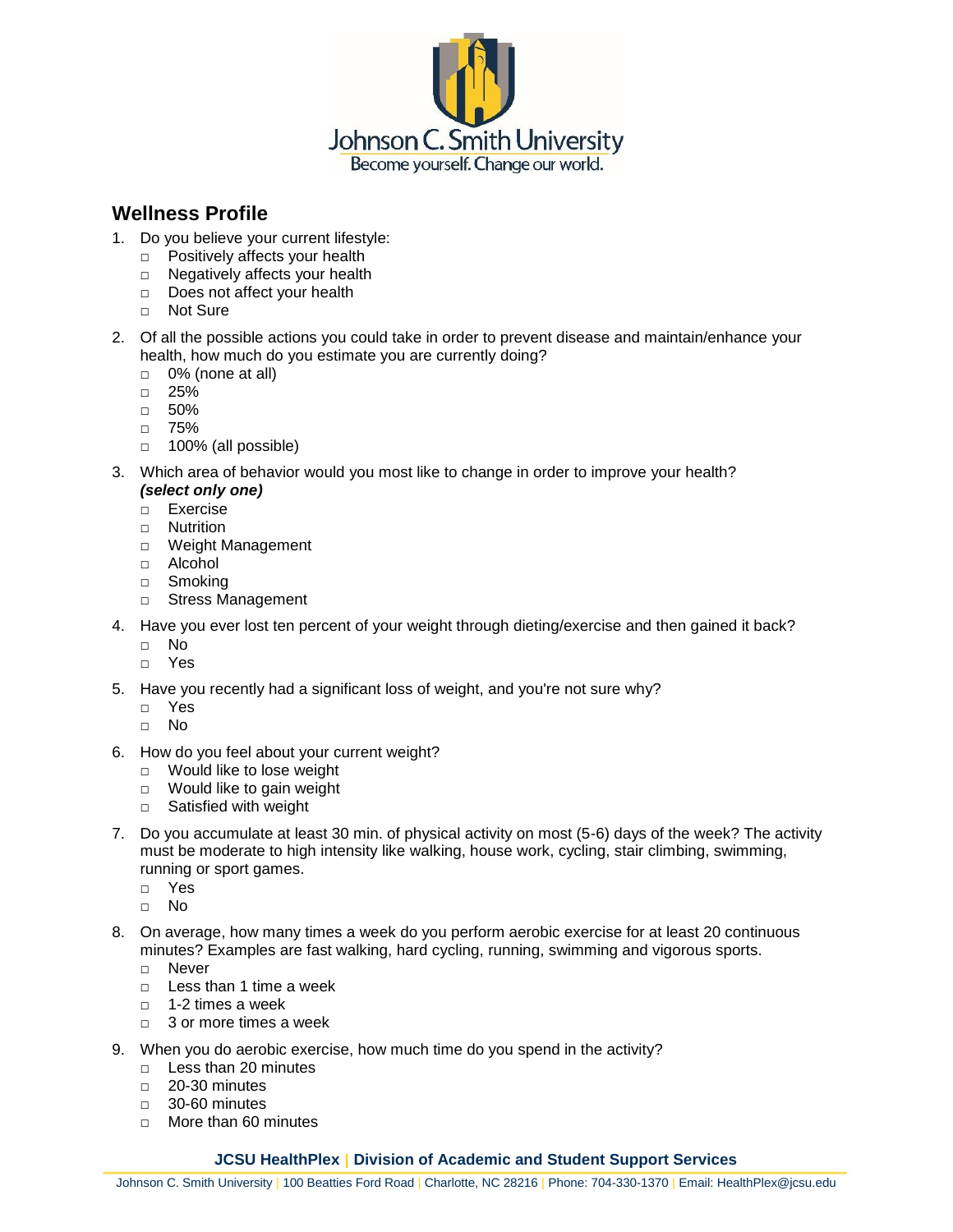

- 10. How would you describe your aerobic exercise?
	- □ Not very vigorous
	- □ Somewhat vigorous
	- □ Quite vigorous
- 11. Do you warm up before and cool down after aerobic exercise?
	- □ Yes
	- □ No
	- □ Not Sure
- 12. Do you participate in strength training activities (weight lifting)?
	- □ Yes
	- □ No
- 13. How often do you stretch your muscles in order to gain flexibility?
	- □ Never
	- □ Occasionally
	- □ Often
- 14. How often do you perform abdominal exercises such as sit-ups which are intended to strengthen the abdomen?
	- □ Never
	- □ Occasionally
	- □ Often
- 15. What is the biggest barrier to increasing and/or maintaining your level of exercise?
	- *(select only one)*
	- □ Not enough time
	- □ Cost
	- □ Lack of appropriate facility or equipment
	- □ No one to exercise with
	- □ Physical incapacity
	- □ None
- 16. How often do you eat breakfast?
	- □ Never
	- □ Occasionally
	- □ Most of the time
	- □ Always
- 17. On average, how many servings of foods which are high in calcium do you eat each day? Foods such as milk, cheese, yogurt and green leafy vegetables are high in calcium.
	- □ Less than 1 serving each day
	- □ 1-2 servings each day
	- □ 3 or more servings each day
- 18. On average, how many servings of foods which are high in fiber do you eat each day? Foods such as beans, whole grains, cereals, fruits and vegetables are high in fiber.
	- □ Less than 1 serving each day
	- □ 1-2 servings each day
	- □ 3-4 servings each day
	- □ 5 or more servings each day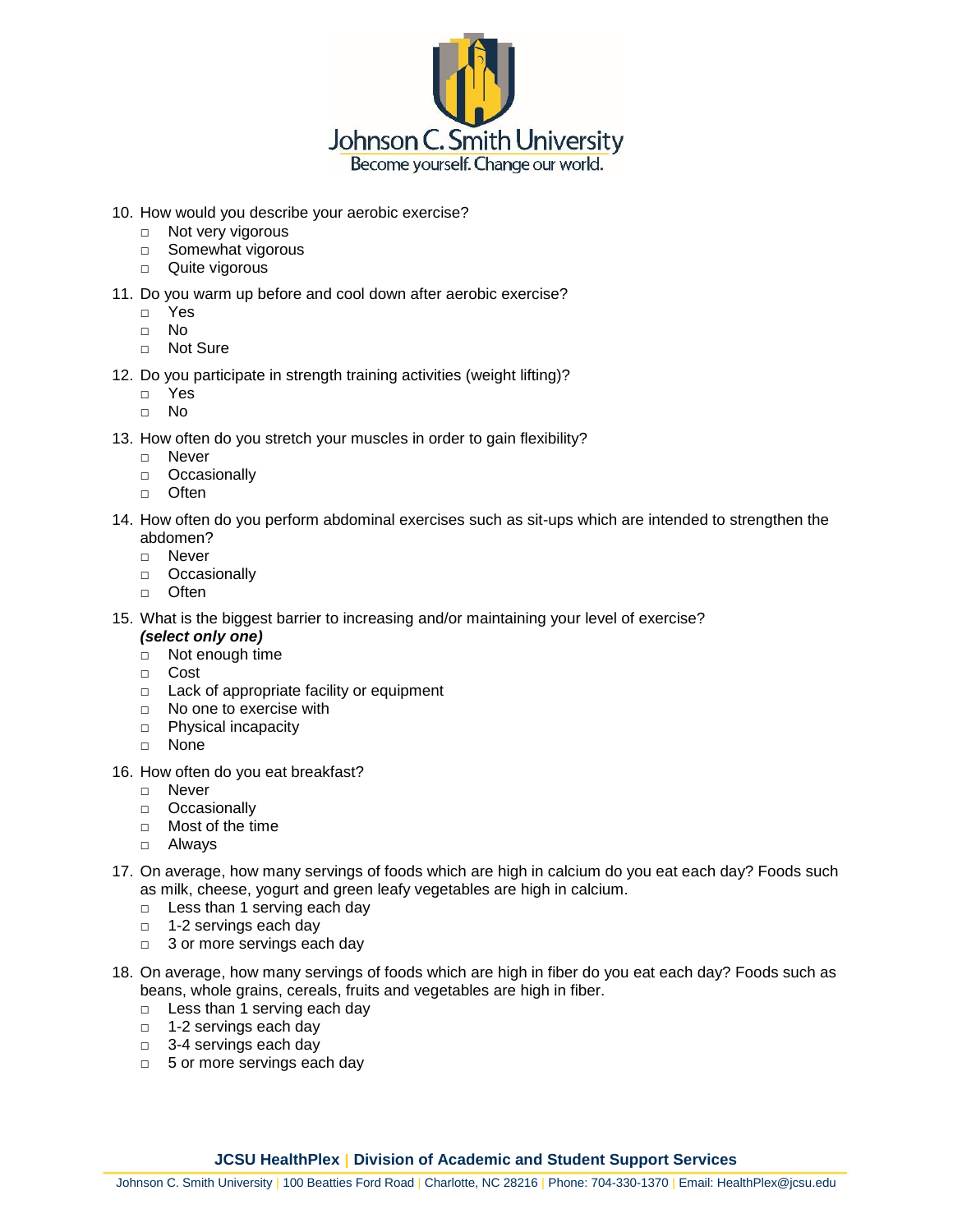

- 19. On average, how many servings of foods which are high in fat do you eat each day? Foods such as whole milk, cheese, eggs, red meat, fried foods and some desserts are high in fat.
	- □ Less than 1 serving each day
	- □ 1-2 servings each day
	- □ 3-4 servings each day
	- □ 5 or more servings each day
- 20. How often do you choose low fat or low cholesterol foods?
	- □ Never
	- □ Occasionally
	- □ Often
- 21. How often do you add salt to your cooking or add it to your food at the table?
	- □ Never
	- □ Occasionally
	- □ Often.
- 22. How often do you read nutrition labels on food packages?
	- □ Never
	- □ Occasionally
	- □ Often
- 23. On average, how many drinks of alcoholic beverages do you have in a week? A drink is a 12 oz. bottle or can of beer, a 5 oz. glass of wine, a 12 oz. wine cooler, or a shot of liquor.
	- *(If you do not drink alcohol, skip to Question #26)*
	- □ Less than 1 drink/week
	- □ 1 7 drinks/week
	- □ 8 14 drinks/week
	- □ More than 14 drinks/week
- 24. On average, how many drinks do you have in one setting?
	- □ 1 2 drinks/setting
	- □ 3 5 drinks/setting
	- □ More than 5 drinks/setting
- 25. On average, how many days per week do you drink alcohol?
	- □ Less than 1 day/week
	- $\Box$  1 2 davs/week
	- □ 3 5 days/week
	- □ 6 7 days/week
- 26. How many times in the last month did you ride in a car when the driver was under the influence of drugs or alcohol?
	- □ None
	- □ One or more times
- 27. What percent of the time do you buckle your safety belt when riding in a car?
	- □ Never -- 0%
	- □ Seldom -- 1-39%
	- □ Sometimes -- 40-79%
	- □ Nearly always -- 80-99%
	- □ Always -- 100%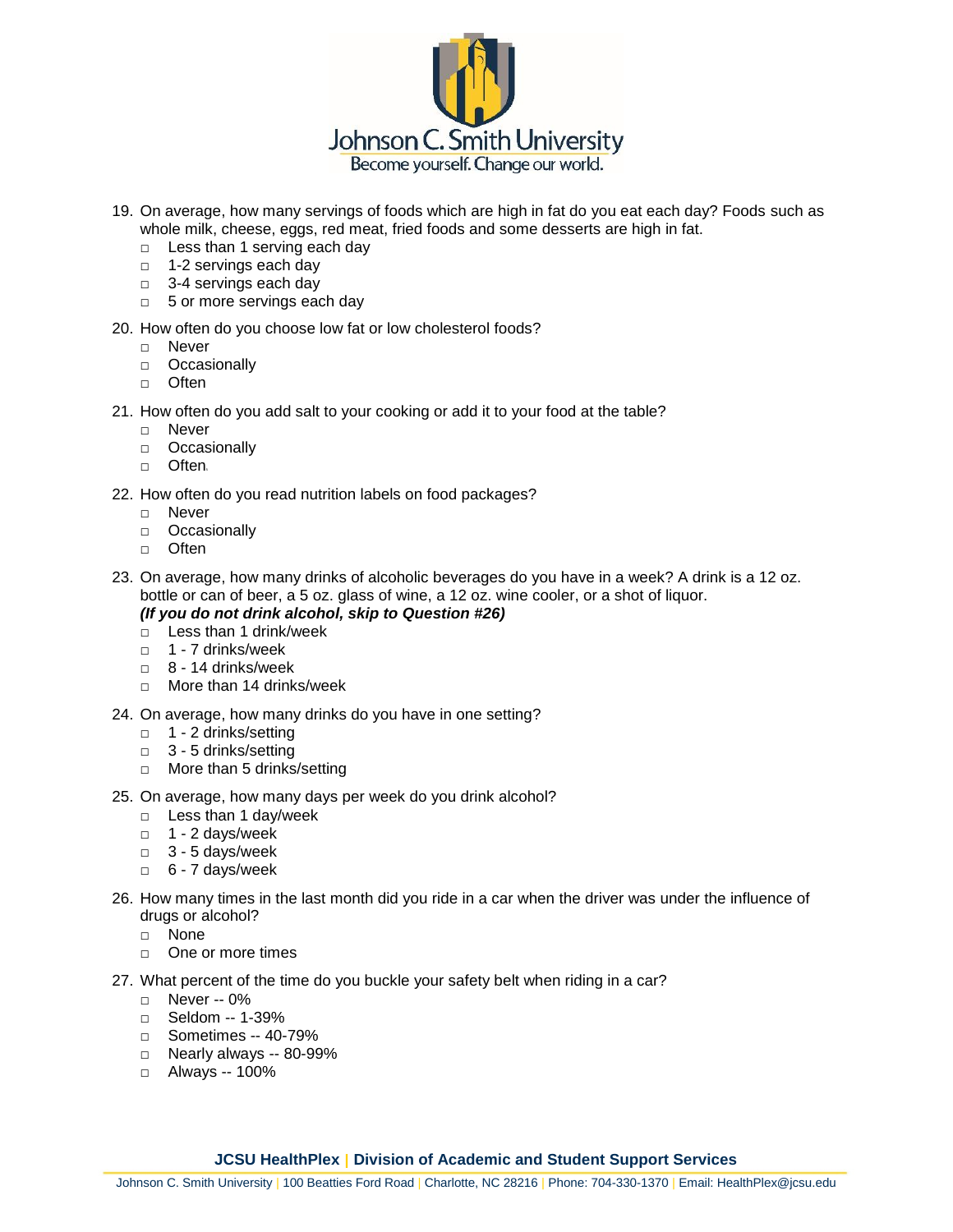

28. How would you describe your driving behavior?

- □ Safe and deliberate
- □ Sometimes take chances
- □ Aggressive
- 29. How often do you wear sunscreen or protective clothing when you are in the sun?
	- □ Never
	- □ Occasionally
	- □ Often
	- □ Always

30. When riding a bicycle, motorcycle, or similar vehicle, how often do you wear a helmet?

- □ Never
- □ Occasionally
- □ Often
- □ Always
- □ Don't ride such a vehicle

31. Does your home have a smoke detector that works?

- □ Yes
- □ No
- □ Not sure

32. When lifting objects, even when they are not very heavy, do you lift them properly?

- □ Yes
- □ No
- □ Not sure
- 33. What is your exposure to second-hand smoke?
	- □ None
	- □ A little
	- □ A lot
- 34. Do you currently use cigars, pipes, or smokeless tobacco such as chewing tobacco, snuff or pouches?
	- □ Yes
	- □ No
- 35. Do you smoke cigarettes?
	- □ Currently smoke
	- □ Used to smoke
	- □ Never smoked *(If selected, skip to Question #37)*
- 36. What is the primary reason you have not quit smoking?
	- □ Cannot break the addiction
	- □ Too much stress in my life
	- □ Enjoy smoking
	- □ Afraid to gain weight
- 37. During the past year, how much effect has stress had on your health?
	- □ None
	- □ Not much
	- $\Box$  A lot

# **JCSU HealthPlex | Division of Academic and Student Support Services**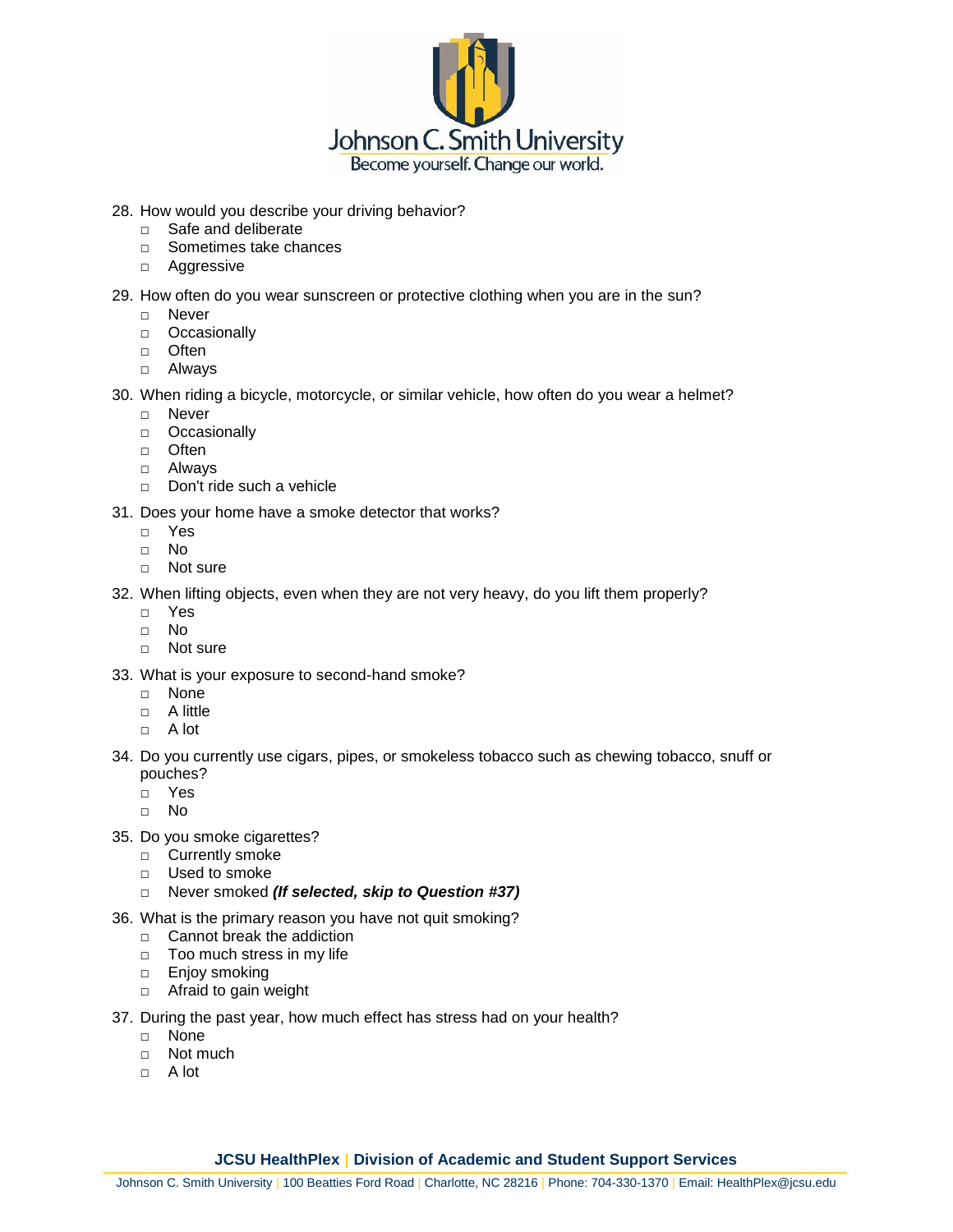

38. Do you think your current level of stress is high enough to affect your health or quality of life?

- □ Yes
- □ No
- □ Not sure

39. How effective do you think you are in dealing with the stress in your life?

- □ Not effective
- □ Somewhat effective
- □ Effective
- □ Not sure

# 40. Do your sleep patterns promote good health?

- □ Yes
- □ No
- □ Not sure
- 41. How often do you feel tense, anxious or upset?
	- □ Never
	- □ Occasionally
	- □ Often
- 42. In general, do you have emotional support from others to help you deal with stress?
	- □ Yes
	- □ No

43. How often do friends or relatives suggest that you should slow down, take life easier or relax more?

- □ Never
- □ Occasionally
- □ Often
- 44. How often do you find yourself getting irritated or annoyed with others?
	- □ Never
	- □ Occasionally
	- □ Often

45. How often do you feel a chronic sense of struggle with daily events?

- □ Never
- □ Occasionally
- □ Often
- 46. Have you suffered a personal loss or misfortune in the past year that had a serious impact on your life?
	- □ Yes, 1 loss/misfortune
	- □ Yes, 2 or more losses/misfortunes
	- □ No

**JCSU HealthPlex | Division of Academic and Student Support Services**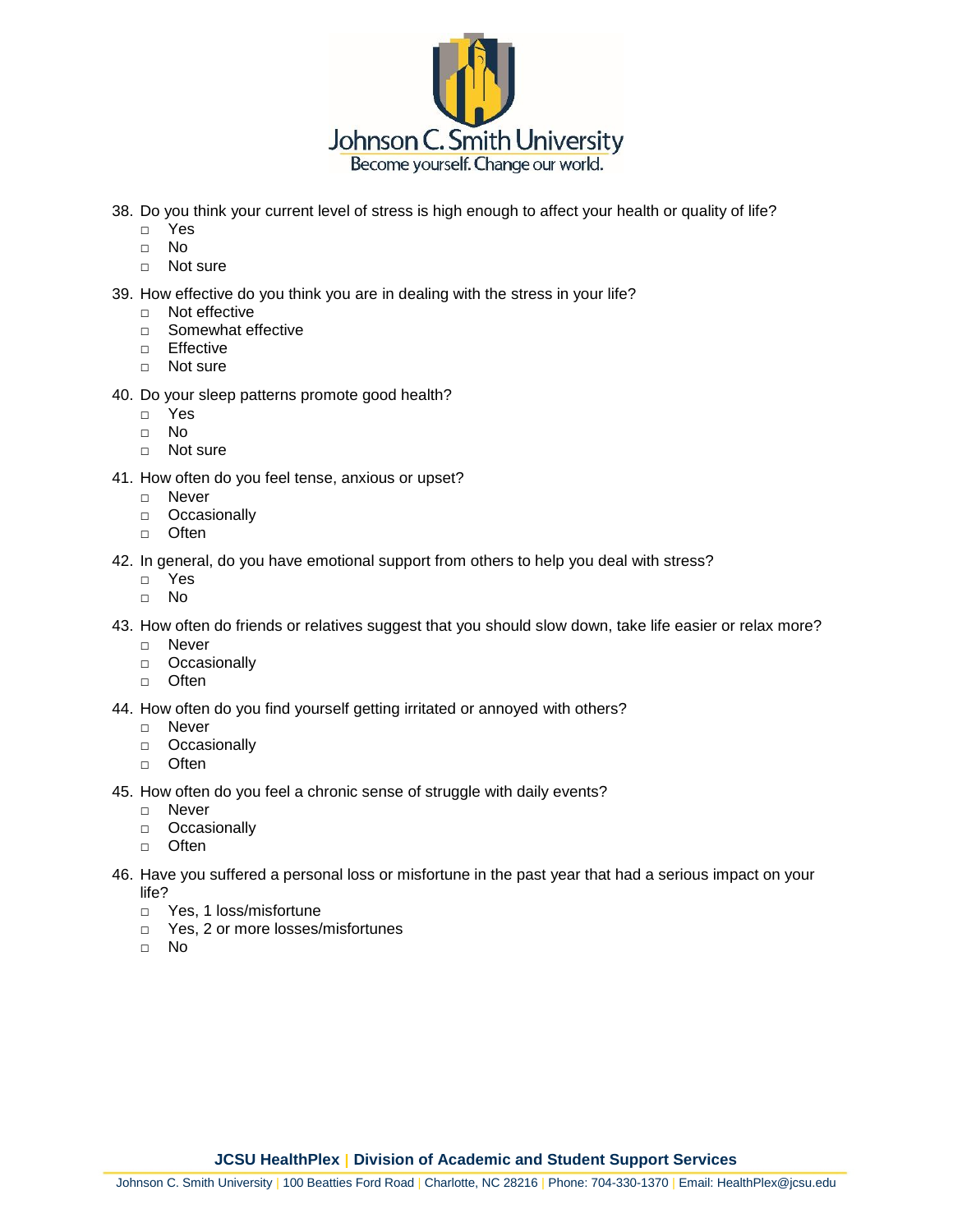

# **RELEASE AND WAIVER OF LIABILITY & PERSONAL INFORMATION AUTHORIZATION**

In consideration of my being permitted by Johnson C. Smith University HealthPlex, to use its facilities and / or participate in any programs or activities offered by Johnson C. Smith University, I agree to the following waiver and release. I hereby agree forever to RELEASE, WAIVE, DISCHARGE AND CONVENANT NOT TO SUE Johnson C. Smith University, its Board of Trustees, officers, employees, agents, or volunteers (hereinafter collectively referred to as "Released Parties"), for any and all personal injuries, death, loss of or damage to property, or any other damages whatsoever, from whatever cause, supervised or unsupervised, including but not limited to negligence, resulting from my participation in the activities of Johnson C. Smith University HealthPlex (including but not limited to any transportation to and from any such activities). I hereby acknowledge the inherent risk in fitness and wellness programming. I am voluntarily participating in these activities with the knowledge and appreciations of the specific dangers involved and hereby voluntarily agree to accept and assume all risks of personal injury, death or any other damages. I certify that I have read the posted rules, and accept responsibility for failure to abide by these rules. If a member of the Johnson C. Smith University HealthPlex's staff makes a specific request of or instruction to me, I agree to comply. I hereby agree that in the event any claim arising out of or incidental to personal injury, death or any damages to me shall be filed against any Released Parties, I shall indemnify and hold harmless such Released Parties against any and all such claims, including attorney's fees incurred by the University in defending any such claims. In the event of illness or injury resulting or arising directly or indirectly out of my participation or involvement with the above-described activity, I hereby give my consent and authorization for:

- (1)The administration of emergency first aid care and treatment at the scene of an emergency by employees of Johnson C. Smith University, or
- (2)The administration of any treatment deemed necessary by a licensed physician or dentist, and
- (3)The transfer to any hospital reasonably accessible. This authorization is not intended to cover major surgery unless the medical opinions of two licensed physicians or dentists, concurring in the necessity for such surgery, are obtained prior to the performances of such surgery; and I represent that I have no allergies, physical impairments, or any other disabilities and that I am not taking any medication, which medication (or physical impairment) would preclude me from participating in said activity.

The JCSU HealthPlex is an applied health research facility. You are reading this because you have shown interest in participating in programs and/or activities sponsored by the JCSU HealthPlex. The purpose of this form is to inform you that by taking part in sponsored programs and/or activities by the HealthPlex, you agree that your personal information may be used for current and/or future research studies, however any researcher wanting to use your data must submit an application to the JCSU IRB and obtain your informed consent. The information obtained from you will remain confidential. Raw data will be stored in a locked cabinet in the Health Research office and will be made available only to persons conducting the study unless you specifically give permission in writing to do otherwise.

Description of protected health information that may be used and released with your informed consent:

The health information includes all information created and/or collected during your participation in JCSU HealthPlex sponsored programs and/or activities. Protected health information used may include results of tests, procedures or surveys that are part of the research.

#### Research use of your protected health information with your informed consent:

During the conduct of the research, the researchers may use or share your health information: with each other and with other researcher collaborators involved with the study; with law enforcement or other agencies, when required by law.